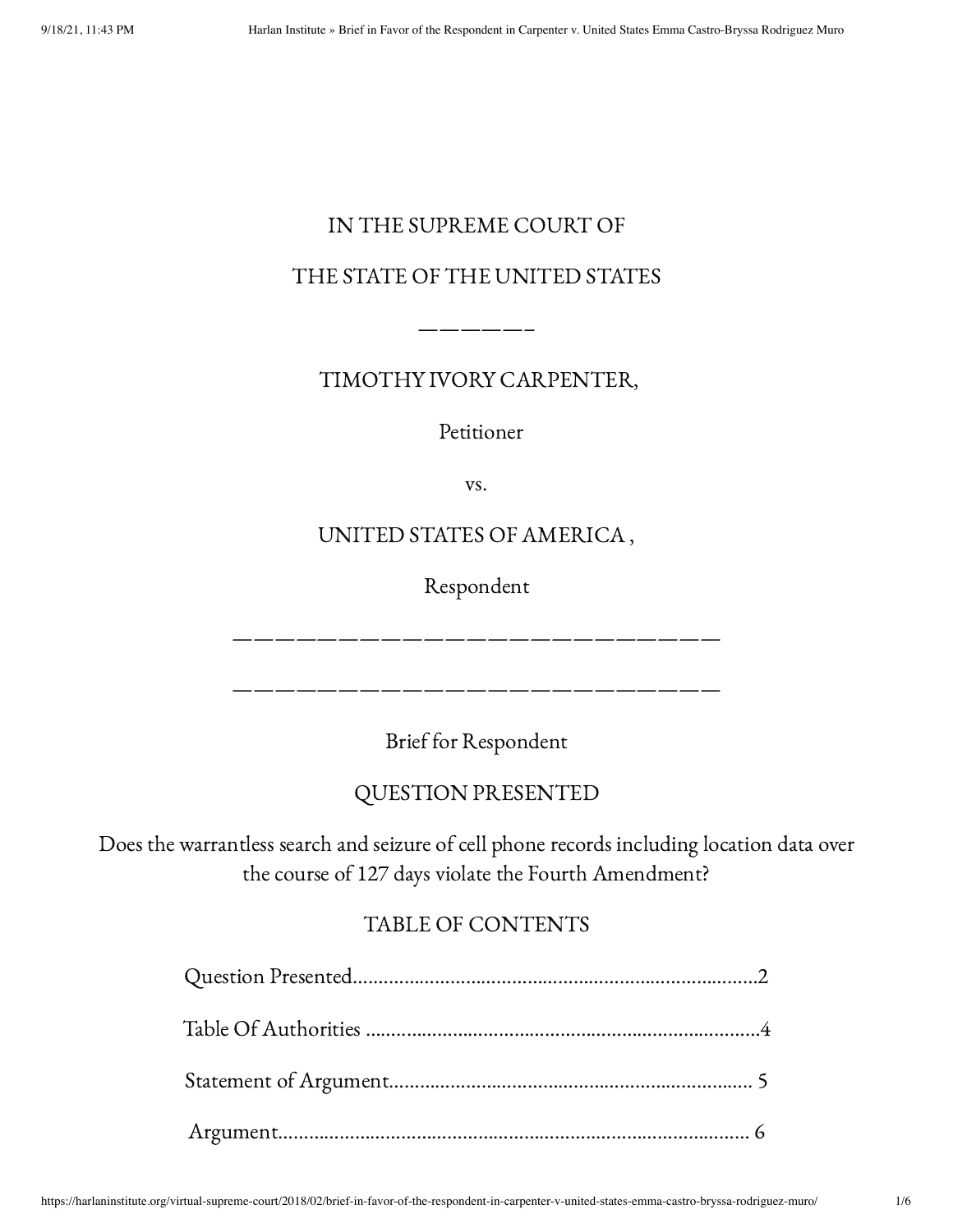9/18/21, 11:43 PM Harlan Institute » Brief in Favor of the Respondent in Carpenter v. United States Emma Castro-Bryssa Rodriguez Muro

Conclusion………………………………………………………………….……………9

### TABLE OF AUTHORITIES

#### Cases:

Primary Sources:

#### STATEMENT

Following the arrest of four men involved in a series of robberies, the FBI continued an investigation, in which one of the perpetrators confessed and provided a description of working with fifteen others. He gave the cell phone numbers of his accomplices in the process. One of them being Mr.Carpenter. That led to the discovery of evidence that linked the petitioner Mr.Carpenter to those crimes. The evidence was acquired after obtaining permission from several judges. All evidence obtained belonged to and was collected by Mr. Carpenter's cell phone provider. Mr.Carpenter now comes forth alleging that there was a violation of his Fourth Amendment and that the lower court has erred. There was no search and seizure in this case just like there is no violation of the Fourth Amendment. All investigation and evidence was a product of good police-work. For this reason, we ask that this court affirm the lower court's ruling.

#### ARGUMENT

To begin, the key argument in today's case before the U.S. Supreme Court can be established simply and definitely if one looked back at the ruling of the U.S. Appeals Court in this matter:

It has been long understood that in 4th Amendment cases the Supreme Court has recognized and defined the line of distinction between what is the content in communication and the necessary amount to convey it. There are two types of communication, and according to Mr. Carpenter alleged claims, the government has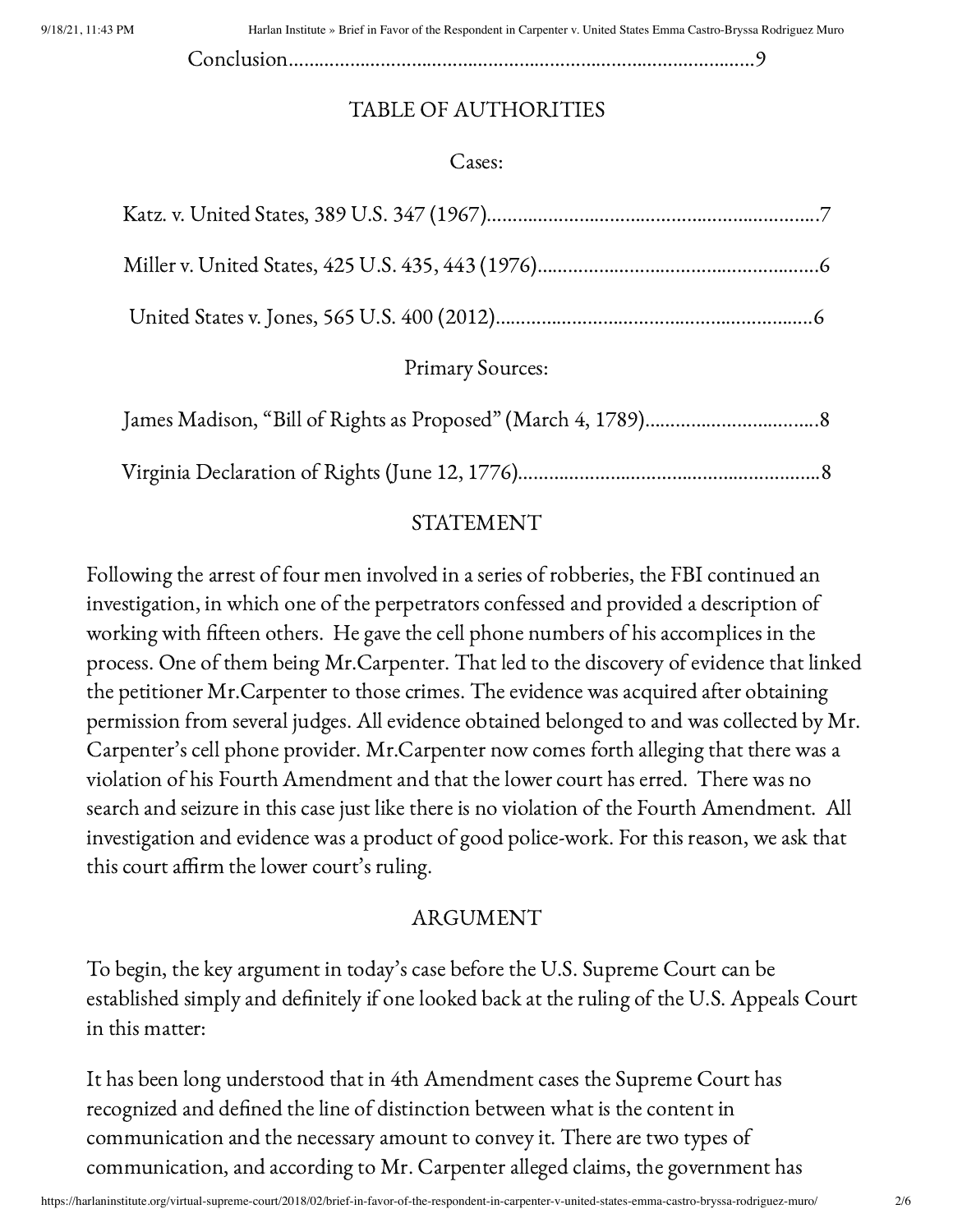violated and infringed on one. It is Mr. Carpenter's allegation that hat the government's collection of those records constituted a warrantless search in violation of the Fourth Amendment. In making that argument, however, the defendants elide both the distinction described above and the difference between GPS tracking and the far less precise locational information that the government obtained here. Take for example the Supreme Court ruling in United States v. Jones, 565 U.S. 400 (2012) in this case, the police placed a tracking device on a suspect's vehicle to monitor and know his exact location at all times. The court of course, rightfully ruled that "installing a GPS tracker on defendant's vehicle, without a warrant, in order to monitor him constituted an unlawful search under the Fourth Amendment." Your honor, it is important that this court understand that there was no violation under the standard set by Jones. Never at any time throughout the investigation did the FBI have access to the exact location or content that would be ruled inadmissible in a court of law. All evidence collected was provided by the cell phone provider and consisted of nothing more than business records.

So to reiterate our previous contention, you can clearly see that there is a difference between the content of the communication and conveyance of the said material. This is where the petitioner makes his largest air. The Government did not violate his rights and did not search his property. What they did was use proper police work and obtained information about the petitioner from outside sources. At first, this may sound like a strange argument and a person may ask- are not phone records truly the right of the parties who were making the call? This is where the petitioner's logic begins to be tested against case-law and begins to fall apart. What were these records that the police were able to obtain? The records were from the phone company and it showed how the phone calls were made not what was on the phone calls. This means that it showed the conveyance of how the phone calls were made. This material belonged to the phone company and is shared monthly with the customer. Records of cell towers used are important to the phone company because most cell phone towers are not owned by just one carrier- all carriers share space and use them. Therefore, the company keeps records of use for their records. In the agreements and contracts that person signed before getting their cell phone it is clearly stated that this information is reserved for the company.

This creates the three additional arguments for the government side. The Supreme Court ruled in United States v. Miller, 425 U.S. 435, 443 (1976) that "a defendant does not have a reasonable expectation of privacy concerning information found in business transaction records when the government obtains it from a third-party." What is even more interesting with the application of this case is that under these circumstances, Mr.Carpenter shouldn't have an expectation of privacy regardless of any preconceived notion.This is because none of the material obtained belongs to Mr. Carpenter. Under the Supreme Court Ruling Katz v.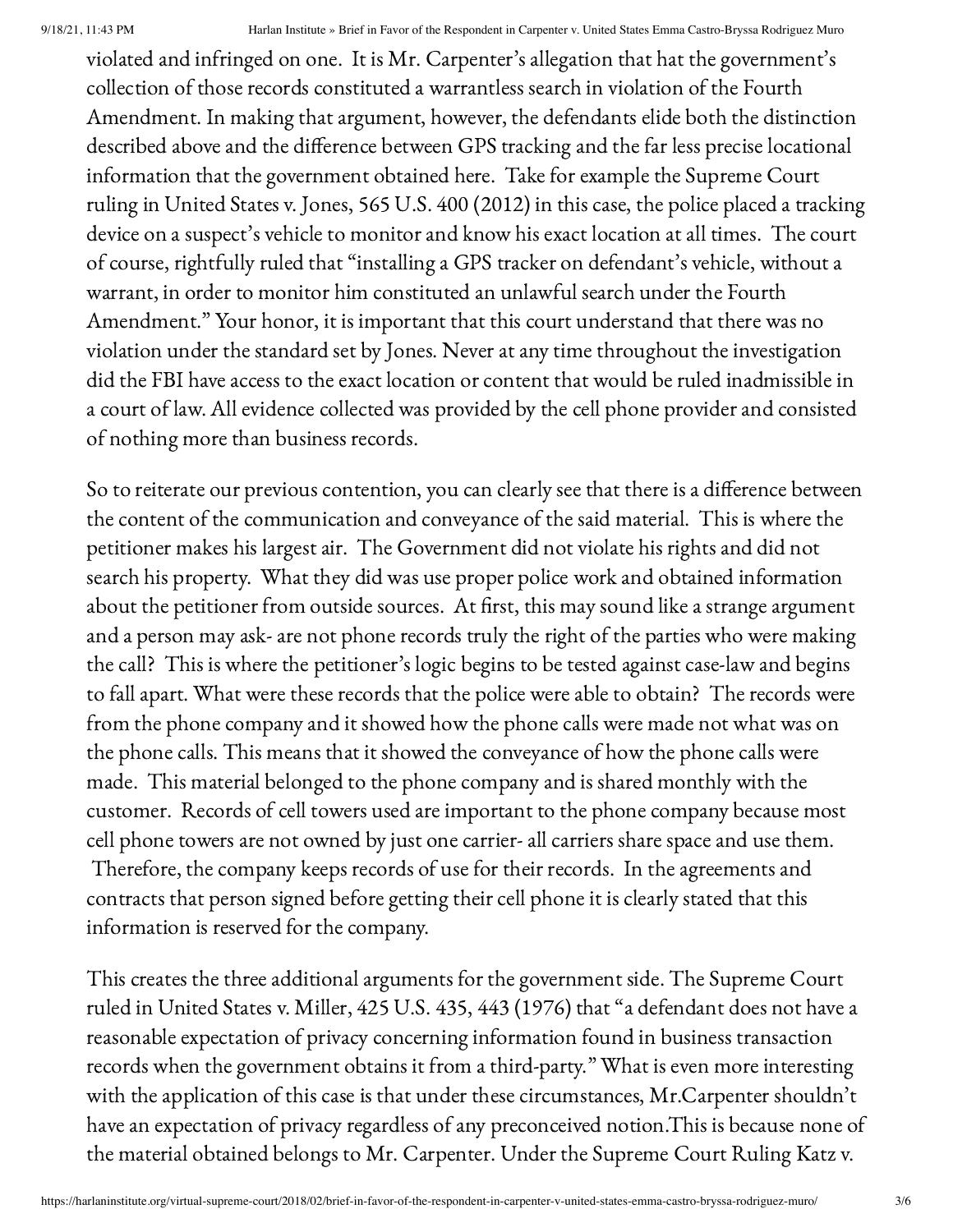United States, 389 U.S. 347 (1967) the court looked at the circumstances that involved the use of illegal records being collected through transmissions and used against the defendant. The court ruled that the use of such records was indeed a violation of Katz's 4th amendment, but again your honor the reason of why the court ruled that way was because the substance of the evidence was derived from the content of those transmissions. In our case, the FBI did not at any time listen, record, or collect conversations to use against Mr.Carpenter.

In addition, the material in question was not in the material position of the petitioner and did not belong to the petitioner. This is not something that emerged out of thin air, or by what we are saying here, but by a signed contract he had with his provider. As Supreme Court Justice Louis Brandeis explained, "The old idea of a good bargain was a transaction in which one man got the better of another. The new idea of a good contract is a transaction which is good for both parties to it." All information obtained was out of good police work. Like the Supreme Court held in the case of Smith v. Maryland, 442 U.S. 735 (1979) "Fourth Amendment protections are only relevant if the individual believes that the government has infringed on the individual's reasonable expectation of privacy. This reasonable expectation of privacy does not apply to the number recorded by a pen register because those numbers are used in the regular conduct of the phone company's business." Like in our case, the police used information that was collected regularly by the cell phone provider. Nothing was changed or altered to obtain only records that had Mr.Carpenter in them. The cell phone provider carried on with their usual business and the privacy of others was never at risk. Here the petitioner freely signed an agreement for his phone. The company provided him service for the phone, and his service for the phone worked, upholding the expectation of the contract. Despite their integrity, however, when the phone service contract apparently did not work in his favor- the petitioner decided to try to dismantle the results of his contractual and legally binding obligations. Just like Brandeis said- you cannot change the contract after you sign unless both parties are willing to change it and resign. Clearly, the law should be on the side of the company and the government. If the Supreme Court would rule in favor of the petitioner- how could any contracts or agreements be legally binding in the US again?

Second, based on the first argument- the rights of the petitioner to claim that his papers were searched because that documentation was signed over the company is absurd, he is asking to have it both ways. He wants to have both his phone conversation records and conveyance records be private- which is against company policy and contract he signed. James Madison in the Proposed Bill of Rights addressed this when he wrote in Article Six, " The right of the people to be secure in their persons, houses, papers, and effects, against unreasonable searches and seizures, shall not be violated, and no Warrants shall issue, but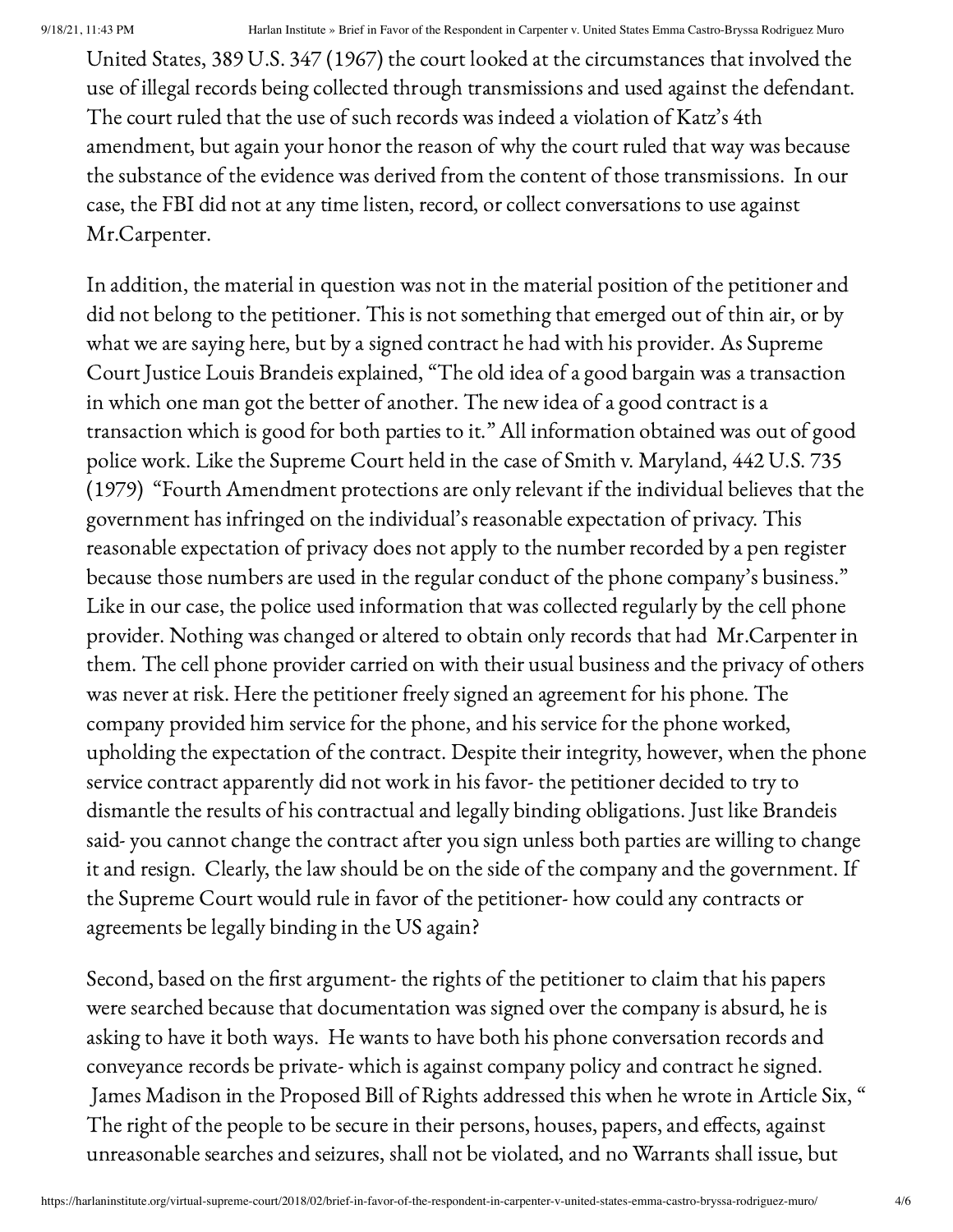9/18/21, 11:43 PM Harlan Institute » Brief in Favor of the Respondent in Carpenter v. United States Emma Castro-Bryssa Rodriguez Muro

upon probable cause, supported by Oath or affirmation, and particularly describing the place to be searched, and the persons or things to be seized.".. Note- their persons, their houses, their papers and their effects he did not say anything about information or property that you did not control, own, or have possession of does it? Here the petitioner is trying to assume a right that he did not prove or offer any evidence that he had.

Third, George Mason even a more persuasive case in the Virginia Declaration of Rights 1776. He argued, "General warrants, whereby any officer or messenger may be commanded to search suspected places without evidence of a fact committed or to seize any person or persons not named, or whose offence is not particularly described and supported by evidence, are grievous and oppressive, and ought not to be granted.". Would the reverse of such be true to? How can a petitioner claim that materials were his and this was indeed a search when clearly the materials we signed over by him to the company as part of contract that he entered into willingly with the company and as part of that contract- the said records of the conveyance of said calls would be kept as part of the business practices of the company for the purposes of conducting their business. By signing the contract the petitioner is no longer the owner of the material and showed have no right to claim such.

The court must also understand that the sole factor that got Mr.Carpenter in the position he is in today is his actions. The cell phone provider did not commit or involve itself in the series of robberies discussed in this case. This was never a case of a search and seizure the police stayed within the boundaries of the law to conduct their investigation. The records they collected could be described as breadcrumbs considering the fact that the police was never really sure of Mr.Carpenter's location. They simply had an approximation. And in the end your honor, this is not an issue that would involve the government or Mr.Carpenter. The decision to show the records to the FBI was fully at the cell phone provider's discretion. Not all companies are in accordance to follow the third-party exception and it has been ruled previously that they are in their full right. The cell phone provider voluntarily gave all their information and willingly cooperated with the FBI's investigation. At the end of the day, this is not a case involving technology but rather contracts and what were the agreements and conditions within such contracts.

#### **CONCLUSION**

Your honor, it is clear that there exists no violation of Mr.Carpenter's 4th amendment. We have demonstrated that this was not a case that involved a search in seizure in the first place. In Ogden v. Saunders, 25 U.S. 213 (1828) Chief Justice John Marshall said, "To say that the intention of the instrument must prevail; that this intention must be collected from its words; that its words are to be understood in that sense in which they are generally used by those for whom the instrument was intended; that its provisions are neither to be restricted